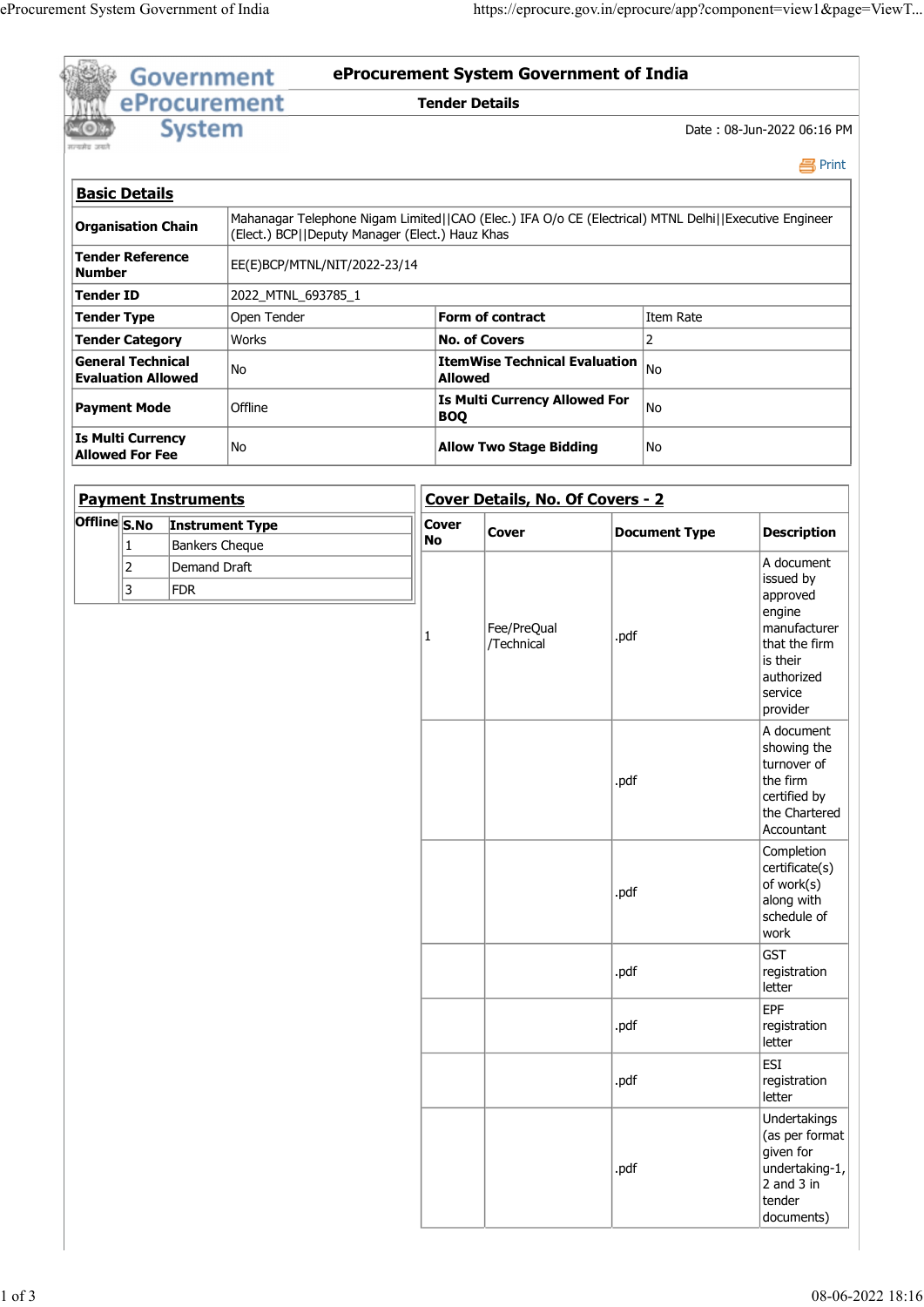| eProcurement System Government of India         |                                                            |                                                      |                             |                                                                                             |                      |                                                |                                                |                 |
|-------------------------------------------------|------------------------------------------------------------|------------------------------------------------------|-----------------------------|---------------------------------------------------------------------------------------------|----------------------|------------------------------------------------|------------------------------------------------|-----------------|
|                                                 |                                                            |                                                      |                             |                                                                                             |                      |                                                |                                                |                 |
|                                                 |                                                            |                                                      |                             |                                                                                             |                      |                                                |                                                |                 |
|                                                 |                                                            |                                                      |                             |                                                                                             |                      |                                                |                                                |                 |
|                                                 |                                                            |                                                      |                             |                                                                                             |                      |                                                |                                                |                 |
|                                                 |                                                            |                                                      |                             |                                                                                             |                      |                                                |                                                |                 |
|                                                 |                                                            |                                                      |                             |                                                                                             |                      |                                                |                                                |                 |
|                                                 |                                                            |                                                      |                             | https://eprocure.gov.in/eprocure/app?component=view1&page=ViewT                             |                      |                                                |                                                |                 |
|                                                 |                                                            |                                                      |                             |                                                                                             |                      |                                                |                                                |                 |
|                                                 |                                                            |                                                      | $\vert$ 2                   | Finance                                                                                     | .xls                 |                                                | <b>BOQ</b>                                     |                 |
| Tender Fee Details, [Total Fee in ₹ * - 590]    |                                                            |                                                      |                             | <b>EMD Fee Details</b>                                                                      |                      |                                                |                                                |                 |
| Tender Fee in ₹                                 | 590                                                        |                                                      |                             | EMD Amount in ₹                                                                             | 43,008               | <b>EMD through</b><br><b>BG/ST or EMD</b>      |                                                | No              |
| <b>Fee Payable To</b><br>Tender Fee             | MTNL<br>No                                                 | Fee Payable At                                       | Delhi                       |                                                                                             |                      | <b>Exemption Allowed</b>                       |                                                |                 |
| <b>Exemption Allowed</b>                        |                                                            |                                                      |                             | <b>EMD Fee Type</b><br><b>EMD Payable To</b>                                                | fixed<br><b>MTNL</b> | <b>EMD Percentage</b><br><b>EMD Payable At</b> |                                                | NA<br>Delhi     |
|                                                 |                                                            |                                                      |                             |                                                                                             |                      |                                                |                                                |                 |
|                                                 |                                                            |                                                      |                             |                                                                                             |                      | Click to view modification history             |                                                |                 |
| Work / Item(s)<br><b>Title</b>                  |                                                            |                                                      |                             | Comprehensive Maintenance DEA sets at various sites RSU/T.E. Bldg under AE(E) HK, New Delhi |                      |                                                |                                                |                 |
| <b>Work Description</b>                         |                                                            | Please refer Tender documents.                       |                             |                                                                                             |                      |                                                |                                                |                 |
| <b>Pre Qualification</b><br><b>Details</b>      |                                                            | Please refer Tender documents.                       |                             |                                                                                             |                      |                                                |                                                |                 |
| Independent External                            | NA                                                         |                                                      |                             |                                                                                             |                      |                                                |                                                |                 |
| Monitor/Remarks<br>Show Tender Value in         | $\overline{\mathsf{No}}$                                   |                                                      |                             |                                                                                             |                      |                                                |                                                |                 |
| <b>Public Domain</b>                            |                                                            |                                                      |                             |                                                                                             |                      |                                                |                                                |                 |
| Tender Value in ₹<br><b>Contract Type</b>       | 21,50,400<br>Tender                                        | <b>Product Category</b><br><b>Bid Validity(Days)</b> |                             | Miscellaneous Works<br>90                                                                   | Sub category         | <b>Period Of Work(Days)</b>                    | NA<br>730                                      |                 |
| Location                                        |                                                            | New Delhi Pincode                                    |                             | 110066                                                                                      |                      | <b>Pre Bid Meeting Place</b>                   | NA                                             |                 |
| <b>Pre Bid Meeting</b><br><b>Address</b>        | ∣NA                                                        |                                                      | <b>Pre Bid Meeting Date</b> | NA                                                                                          |                      | <b>Bid Opening Place</b>                       |                                                | $O/O$ EE(E) BCP |
| <b>Should Allow NDA</b>                         | No                                                         | <b>Allow Preferential</b>                            |                             | No                                                                                          |                      |                                                |                                                |                 |
| Tender                                          |                                                            | <b>Bidder</b>                                        |                             |                                                                                             |                      |                                                |                                                |                 |
| <b>Critical Dates</b>                           |                                                            |                                                      |                             |                                                                                             |                      |                                                |                                                |                 |
| <b>Publish Date</b>                             |                                                            |                                                      | 08-Jun-2022 06:16 PM        | <b>Bid Opening Date</b>                                                                     |                      |                                                | 17-Jun-2022 03:00 PM                           |                 |
| Document Download / Sale Start<br>Date          |                                                            |                                                      | 08-Jun-2022 06:55 PM        | Document Download / Sale End<br>Date                                                        |                      |                                                | 16-Jun-2022 03:00 PM                           |                 |
| <b>Clarification Start Date</b>                 |                                                            | NA                                                   |                             | <b>Clarification End Date</b>                                                               |                      | <b>NA</b>                                      |                                                |                 |
| <b>Bid Submission Start Date</b>                |                                                            |                                                      | 08-Jun-2022 06:55 PM        | <b>Bid Submission End Date</b>                                                              |                      |                                                | 16-Jun-2022 03:00 PM                           |                 |
| Tender Documents                                |                                                            |                                                      |                             |                                                                                             |                      |                                                |                                                |                 |
| <b>NIT</b>                                      |                                                            |                                                      |                             |                                                                                             |                      |                                                |                                                | Document Size   |
| Document                                        | <b>S.No Document Name</b>                                  |                                                      | NIT                         | <b>Description</b>                                                                          |                      |                                                | (in KB)                                        | 484.88          |
|                                                 | Tendernotice_1.pdf                                         |                                                      |                             |                                                                                             |                      |                                                |                                                |                 |
| <b>Work Item</b><br><b>Documents</b>            | S.No Document Type                                         |                                                      | Document Name               |                                                                                             | <b>Description</b>   |                                                | (in KB)                                        | Document Size   |
|                                                 | <b>BOQ</b>                                                 |                                                      | BOQ_730060.xls              |                                                                                             | <b>BOQ</b>           |                                                |                                                | 321.50          |
|                                                 | Tender Documents                                           |                                                      | 14TenderDocuments.pdf       |                                                                                             | Tender Documents     |                                                |                                                | 948.67          |
|                                                 |                                                            |                                                      |                             |                                                                                             |                      |                                                |                                                |                 |
| <b>Bid Openers List</b>                         |                                                            |                                                      |                             |                                                                                             |                      |                                                |                                                |                 |
| S.No<br>$\mathbf{1}$ .                          | <b>Bid Opener Login Id</b><br>sanjay.mittal.mtnl@gmail.com |                                                      |                             | <b>Bid Opener Name</b><br>Sanjay Mittal                                                     |                      |                                                | <b>Certificate Name</b><br>SANJAY KUMAR MITTAL |                 |
| $\overline{2}$ .<br>$\overline{3}$ .            | psimran61@yahoo.co.in                                      |                                                      |                             | Prabh Simran Singh                                                                          |                      |                                                | <b>PRABH SIMRAN SINGH</b>                      |                 |
|                                                 | sds9105@gmail.com                                          |                                                      |                             | SOMDUTT SHARMA                                                                              |                      |                                                | SOM DUTT SHARMA                                |                 |
|                                                 |                                                            |                                                      |                             |                                                                                             |                      |                                                |                                                |                 |
| Tender Properties                               | No                                                         |                                                      |                             | Show Technical bid status                                                                   |                      |                                                |                                                |                 |
| <b>Auto Tendering</b><br><b>Process allowed</b> |                                                            |                                                      |                             |                                                                                             |                      | Yes                                            |                                                |                 |